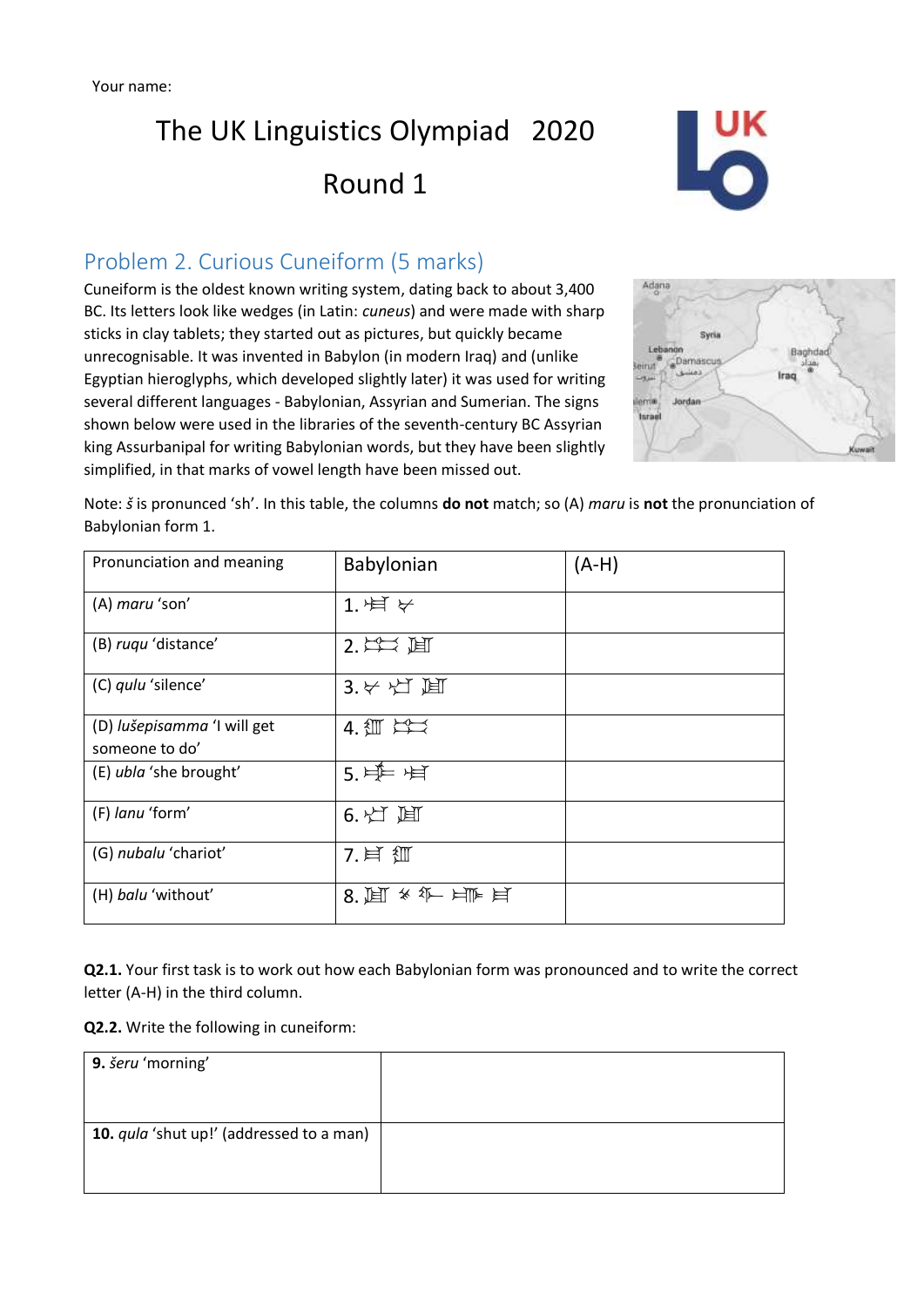

#### Solution and marking.

Scoring: (max 12)

- 1-8: 1 point for each correct pairing (max 8)
	- o Accept the transliteration or the translation instead of (or as well as) the letter A-H.
	- o But if the letter conflicts with the trans-literation or -lation, give priority to the letter.
- 9-10: 1 point for each correct character (each answer contains two characters). (max 4)
	- o Be lenient over drawing skills, but insist on some indication of the 'leaves' as well as the straight 'twigs'.
	- o Insist on the right order.

| Pronunciation and meaning                     | Babylonian                               | $(A-H)$                                      |
|-----------------------------------------------|------------------------------------------|----------------------------------------------|
| (A) maru 'son'                                | 1. 卢 $\forall$                           | F lanu form                                  |
| (B) rugu 'distance'                           | $2.$ $\leftrightarrow$ $\leftrightarrow$ | C qulu silence                               |
| (C) qulu 'silence'                            | $3.55 \pm 1.0$                           | G <i>nubalu</i> chariot                      |
| (D) lušepisamma 'I will get<br>someone to do' | $4.1$ $\pm 2$                            | ruqu distance<br>B                           |
| (E) ubla 'she brought'                        | 5. $H = H$                               | E <i>ubla</i> she brought                    |
| (F) lanu 'form'                               | $6.$ 灯 圓                                 | <i>balu</i> without<br>н.                    |
| (G) nubalu 'chariot'                          | 7. 耳 细                                   | A <i>maru</i> son                            |
| (H) balu 'without'                            | 8. 闻 * 年 月 目                             | lušepisamma I will get<br>D<br>someone to do |

| 9. šeru 'morning'                        |  |
|------------------------------------------|--|
| 10. qula 'shut up!' (addressed to a man) |  |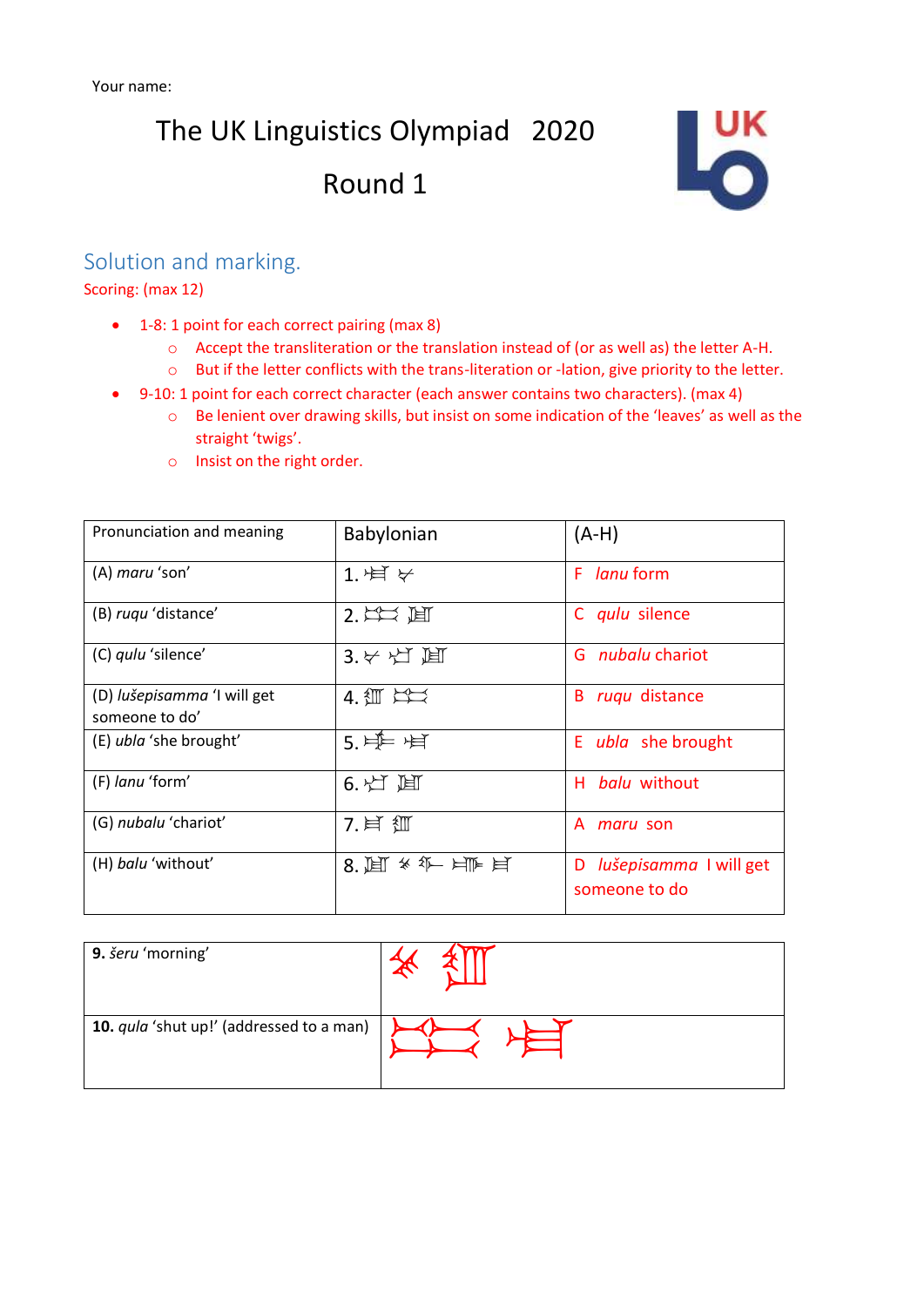

#### **Commentary**

There are several ways into this problem. The first thing to realise is that the cuneiform script cannot be writing letters, like English, because each word would have too few signs – we can deduce, therefore, that the signs must be writing syllables.

Perhaps the easiest way to proceed is to compare *nubalu* 'chariot' with *balu* 'without': if we can find two sign sequences which are identical except that one has an extra one at the front, we've very probably found our two words. On this basis, we can guess that:

 $3.$   $\forall$   $\forall$   $\Box$   $\Box$  = G *nubalu* 'chariot'  $6.$   $\uparrow$   $\uparrow$   $\uparrow$   $\uparrow$   $\uparrow$   $\downarrow$   $\downarrow$   $\downarrow$   $\downarrow$   $\downarrow$   $\downarrow$   $\downarrow$   $\downarrow$   $\downarrow$   $\downarrow$   $\downarrow$   $\downarrow$   $\downarrow$   $\downarrow$   $\downarrow$   $\downarrow$   $\downarrow$   $\downarrow$   $\downarrow$   $\downarrow$   $\downarrow$   $\downarrow$   $\downarrow$   $\downarrow$   $\downarrow$   $\downarrow$   $\downarrow$   $\downarrow$   $\downarrow$   $\downarrow$   $\downarrow$ 

From this we have readings of three signs:

| ⊬ | = | nu |
|---|---|----|
| 凸 | Ξ | ba |
| 圓 | Ξ | lu |

A good thing to do next is to look at the longest word in cuneiform and the longest word in Roman script: they very probably match. So we can guess that

 $8. \ \ \mathbb{H} \ast \mathbb{I}$   $\mathbb{H} \models$   $\mathbb{H}$  = D lušepisamma 'I will get someone to do'

On this basis, we can deduce that

 $\mathbb{H}$  =  $\mathbb{H}$  $* = \xi e$  $\sqrt[4]{-}$  = pi  $\forall \mathbb{I} \models \exists \mathsf{S}$ am  $\equiv$   $m\pi$ 

Note how we now have \*two\* reasons for thinking that  $H = Iu$ . The two things confirm each other, so we can be pretty confident our reasoning was correct.

Now that we have the sign  $\equiv = ma$ , we can look for *ma* in the words in Roman script.

7. 耳

starts with  $\equiv$ , so this must be

A *maru* 'son'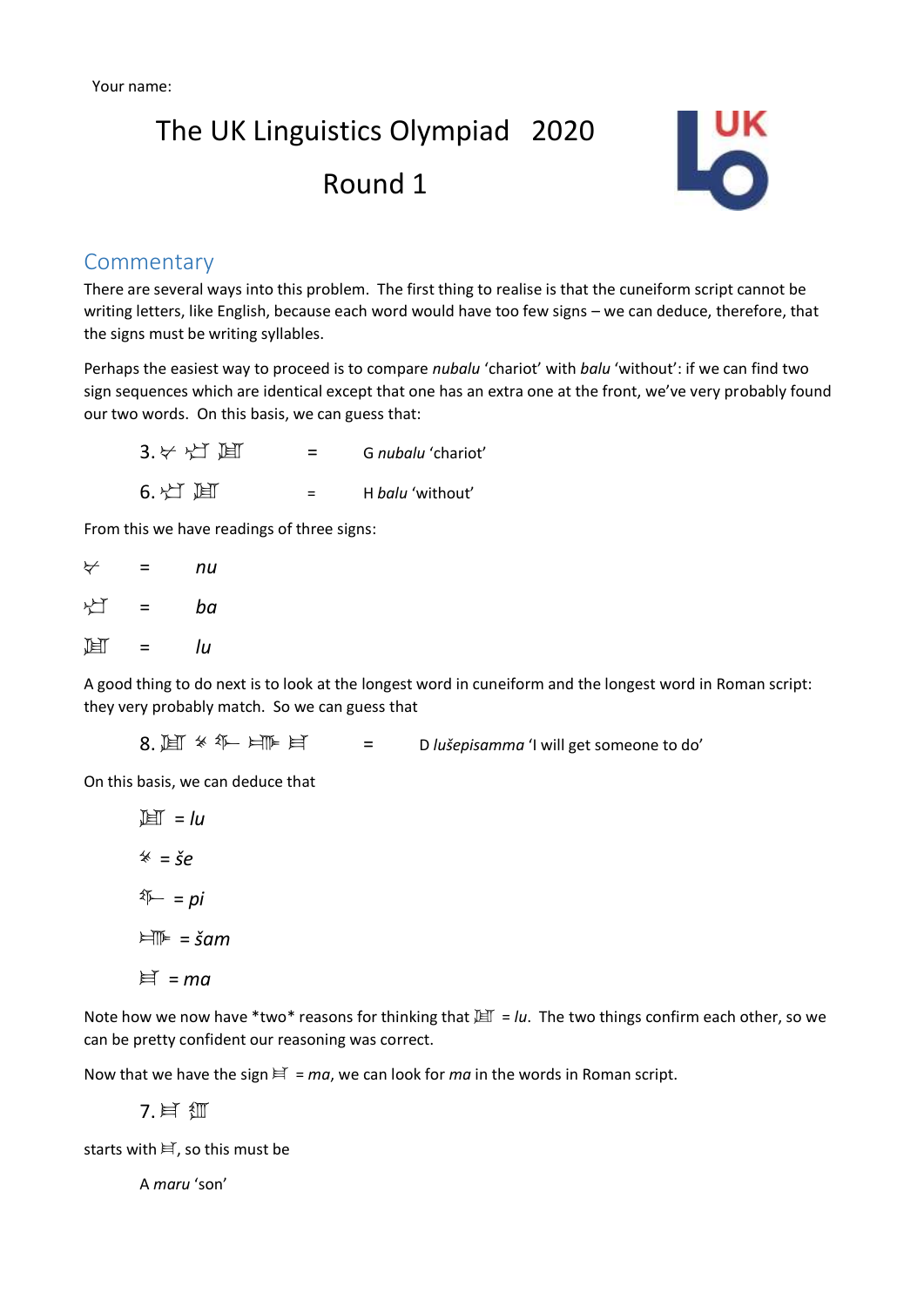

(the only word that starts with *ma*). Which in turn means that 1 must be *ru*.

Let's have a provisional recap of our list of words in cuneiform, of which we have already identified several:

| 1. 卢 $\forall$           |                                          |
|--------------------------|------------------------------------------|
| $2.$ $\leftrightarrow$ 咱 |                                          |
| $3.5 \times 1$ 耳         | G nubalu 'chariot'                       |
| $4.5$ $\pm 2$            |                                          |
| 5. 单上                    |                                          |
| 6. 灯 间                   | H balu 'without'                         |
| 7. 耳 细                   | A maru 'son'                             |
| 8. 闻 * 年 ば 目             | D lušepisamma 'I will get someone to do' |

That leaves the following words:

| 1. 月 $\forall$                  |  |
|---------------------------------|--|
| $\vert$ 2. $\rightleftarrows$ 囲 |  |
| $4.1$ $\text{m}$ $\text{m}$     |  |
| $5.$ 卢一)                        |  |

We know that  $\sqrt[4]{\mathbb{I}}$  is *ru*, so we can deduce that

 $4. \frac{4 \pi}{3}$   $\frac{12}{2}$  = B. *ruqu* 'distance'

This in turn gives us  $\overleftrightarrow{\phantom{a}} = qu$ , so we can now deduce that

 $2. \sum_{i=1}^{N}$  I = C qulu 'silence'

which again confirms that  $H$  is *lu*.

We are left with

1. 片  $\forall$